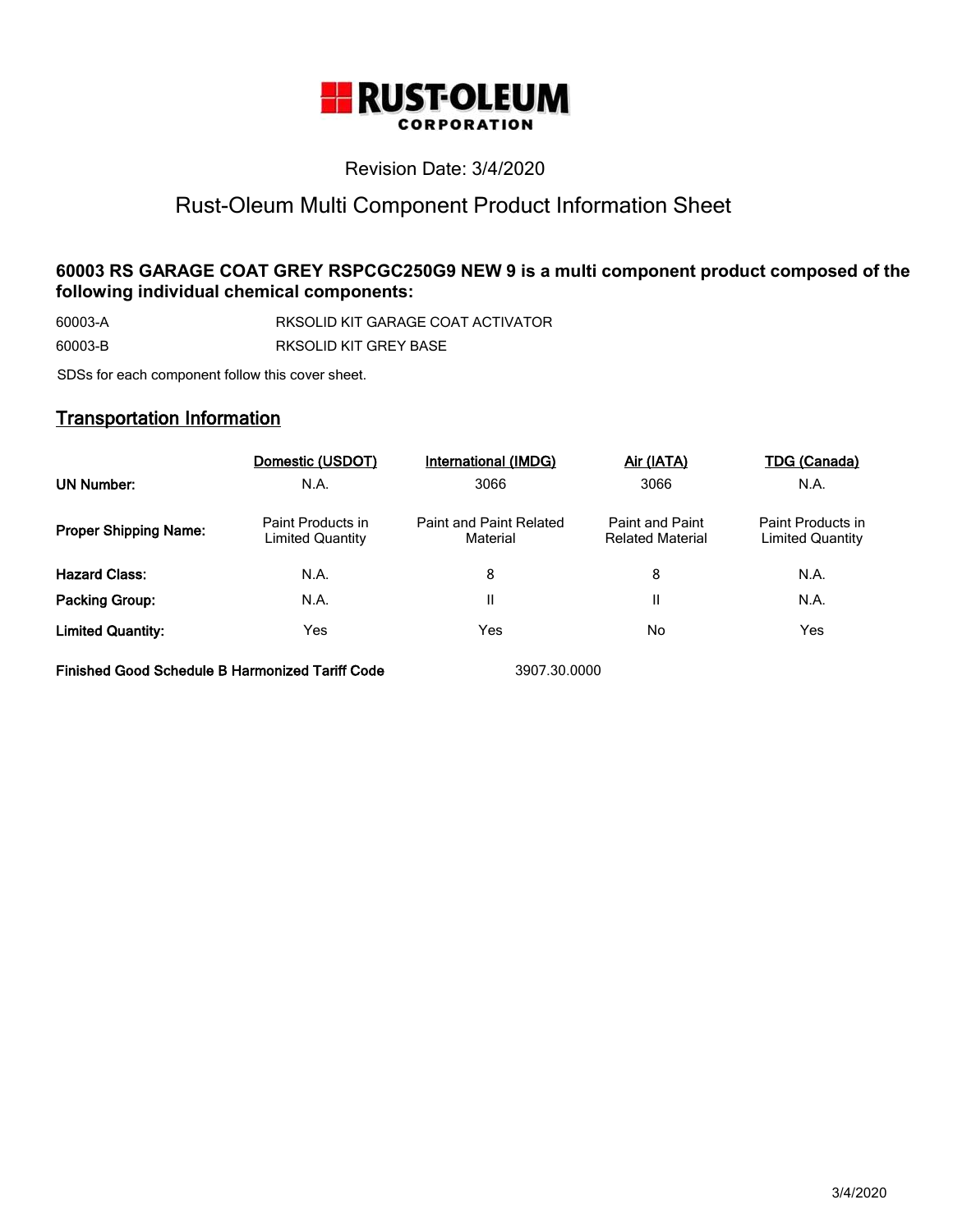г

# Safety Data Sheet

**RUST-OLEU** CORPORATION \* Trusted Quality Since 1921 \* www.rustoleum.com

| 1. Identification           |                                                                                              |                         |                                                                                              |
|-----------------------------|----------------------------------------------------------------------------------------------|-------------------------|----------------------------------------------------------------------------------------------|
| <b>Product Name:</b>        | RKSOLID KIT GARAGE COAT ACTIVATOR                                                            | <b>Revision Date:</b>   | 3/4/2020                                                                                     |
| <b>Product Identifier:</b>  | 60003-A                                                                                      | <b>Supercedes Date:</b> | New SDS                                                                                      |
| <b>Recommended Use:</b>     | <b>Epoxy Floor Coating Activator</b>                                                         |                         |                                                                                              |
| Supplier:                   | <b>Rust-Oleum Corporation</b><br>11 Hawthorn Parkway<br>Vernon Hills, IL 60061<br><b>USA</b> | Manufacturer:           | <b>Rust-Oleum Corporation</b><br>11 Hawthorn Parkway<br>Vernon Hills, IL 60061<br><b>USA</b> |
| Preparer:                   | <b>Regulatory Department</b>                                                                 |                         |                                                                                              |
| <b>Emergency Telephone:</b> | 24 Hour Hotline: 847-367-7700                                                                |                         |                                                                                              |

# 2. Hazard Identification

### **Classification**

Symbol(s) of Product



Signal Word Danger

### Possible Hazards

78% of the mixture consists of ingredient(s) of unknown acute toxicity.

### GHS HAZARD STATEMENTS

| Acute Toxicity, Inhalation, category 4 | H332 | Harmful if inhaled.                      |
|----------------------------------------|------|------------------------------------------|
| Acute Toxicity, Oral, category 4       | H302 | Harmful if swallowed.                    |
| Eye Irritation, category 2B            | H320 | Causes eye irritation                    |
| Skin Corrosion, category 1A            | H314 | Causes severe skin burns and eye damage. |

|       | <b>GHS LABEL PRECAUTIONARY STATEMENTS</b> |  |
|-------|-------------------------------------------|--|
| $  -$ |                                           |  |

| P <sub>260</sub> | Do not breathe dust/fume/gas/mist/vapors/spray.                                                                                     |
|------------------|-------------------------------------------------------------------------------------------------------------------------------------|
| P <sub>264</sub> | Wash hands thoroughly after handling.                                                                                               |
| P <sub>271</sub> | Use only outdoors or in a well-ventilated area.                                                                                     |
| P <sub>280</sub> | Wear protective gloves/protective clothing/eye protection/face protection.                                                          |
| P301+P312        | IF SWALLOWED: Call a POISON CENTER or doctor/physician if you feel unwell.                                                          |
| P301+P330+P331   | IF SWALLOWED: Rinse mouth. Do NOT induce vomiting.                                                                                  |
| P303+P361+P353   | IF ON SKIN (or hair): Take off immediately all contaminated clothing. Rinse skin with water/<br>shower.                             |
| P304+P340        | IF INHALED: Remove person to fresh air and keep comfortable for breathing.                                                          |
| P305+P351+P338   | IF IN EYES: Rinse cautiously with water for several minutes. Remove contact lenses, if present<br>and easy to do. Continue rinsing. |
| P310             | If exposed immediately call a POISON CENTER or doctor/physician.                                                                    |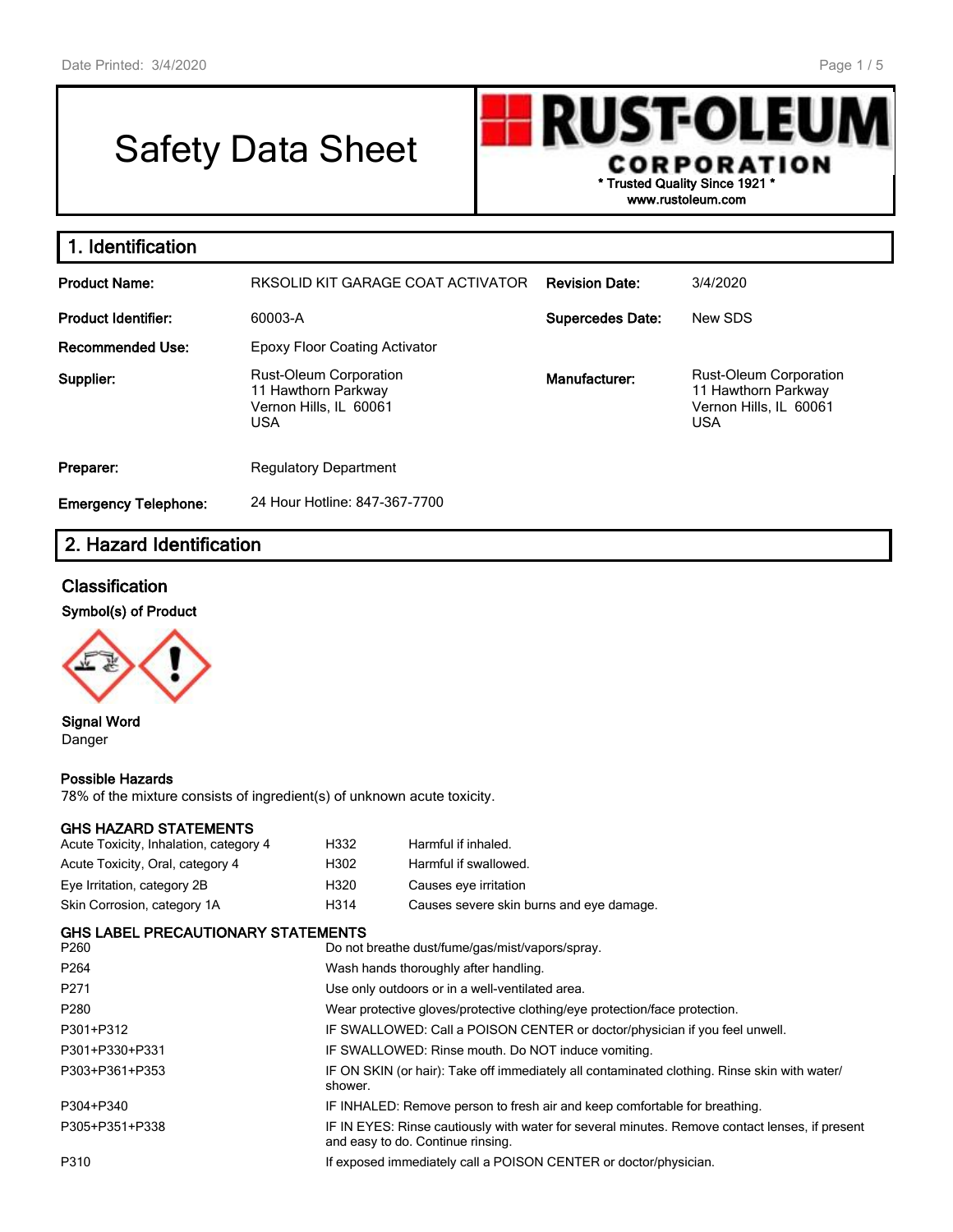| Page $2/5$                                                                                 |
|--------------------------------------------------------------------------------------------|
|                                                                                            |
|                                                                                            |
|                                                                                            |
| Dispose of contents/container in accordance with local, regional and national regulations. |
|                                                                                            |
|                                                                                            |

# 3. Composition / Information On Ingredients

### HAZARDOUS SUBSTANCES

| <b>Chemical Name</b>     | CAS-No.          | <u>Wt.%</u><br>Range | <b>GHS Symbols</b> | <b>GHS Statements</b> |
|--------------------------|------------------|----------------------|--------------------|-----------------------|
| Cycloaliphatic Polyamine | 1220986-58<br>-2 | 50-75                | Not Available      | Not Available         |
| Benzyl Alcohol           | $100 - 51 - 6$   | $10 - 25$            | GHS07              | H302-312-320-332      |
| Polyethylene Wax         | 2549-93-1        | $10 - 25$            | GHS05-GHS06        | H302-311-314          |

# 4. First-Aid Measures

FIRST AID - EYE CONTACT: Immediately flush eyes with plenty of water for at least 15 minutes holding eyelids open. Get medical attention. Do NOT allow rubbing of eyes or keeping eyes closed. Remove contact lenses, if present and easy to do. Continue rinsing.

FIRST AID - SKIN CONTACT: Immediately flush skin with plenty of water for at least 15 minutes while removing clothing. Get medical attention immediately. Wash clothing separately before reuse.

FIRST AID - INHALATION: Remove to fresh air. If not breathing, give artificial respiration. If breathing is difficult, give oxygen. Get immediate medical attention. Do NOT use mouth-to-mouth resuscitation. If you experience difficulty in breathing, leave the area to obtain fresh air. If continued difficulty is experienced, get medical assistance immediately.

FIRST AID - INGESTION: If swallowed, rinse mouth with water. If feeling unwell, get medical attention. Swallowing less than an ounce will not cause significant harm. For larger amounts, do not induce vomiting, but give one or two glasses of water to drink and get medical attention. If swallowed, do not induce vomiting. If victim is conscious and alert, give 2 to 4 cupfuls of water or milk. Call a physician or poison control center immediately. Never give anything by mouth to an unconscious person. Treat symptomatically and supportively. Do not induce vomiting unless advised by a physician. Call nearest Poison Control Center or Physician immediately.

# 5. Fire-Fighting Measures

EXTINGUISHING MEDIA: Alcohol Film Forming Foam, Carbon Dioxide, Dry Chemical, Dry Sand, Water Fog

UNUSUAL FIRE AND EXPLOSION HAZARDS: Keep containers tightly closed. FLASH POINT IS TESTED TO BE GREATER THAN 200 DEGREES F. No unusual fire or explosion hazards noted.

SPECIAL FIREFIGHTING PROCEDURES: Water may be used to cool closed containers to prevent buildup of steam. If water is used, fog nozzles are preferred. Containers can rupture and release highly toxic material if exposed to heat. Substance is noncombustible but reacts with many metals to form explosive hydrogen gas. Use water spray to keep fire-exposed containers cool. Containers may explode when heated.

Special Fire and Explosion Hazard (Combustible Dust): No Information

# 6. Accidental Release Measures

STEPS TO BE TAKEN IF MATERIAL IS RELEASED OR SPILLED: Avoid runoff into sewers and waterways. Provide ventilation and approach spill from upwind using proper personal protective equipment as indicated in Section 8. Carefully neutralize spill with sodium bicarbonate (NaHCO3). Contain spilled liquid with sand or earth. DO NOT use combustible materials such as sawdust. Dispose of according to local, state (provincial) and federal regulations. Do not incinerate closed containers.

# 7. Handling and Storage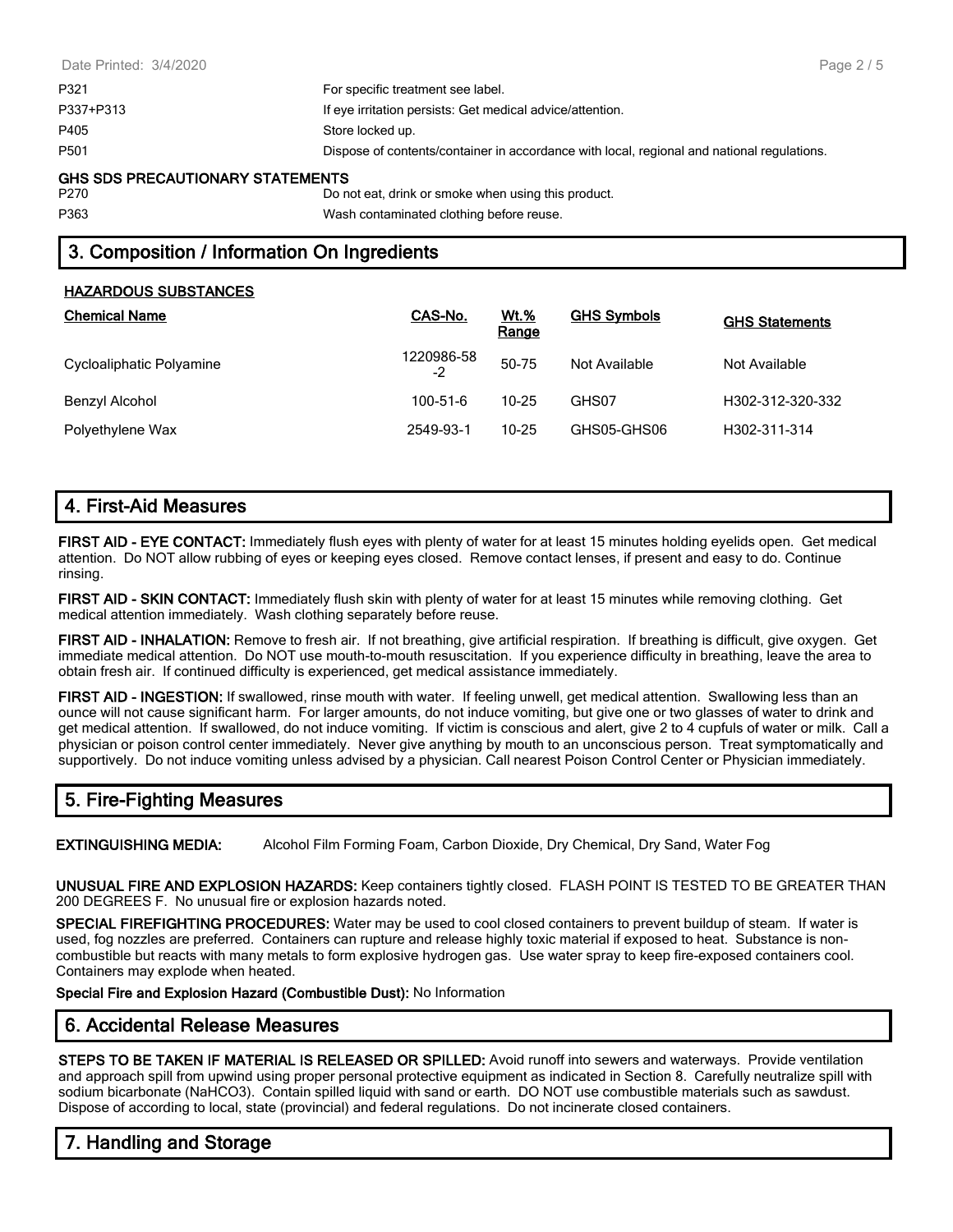HANDLING: Wash thoroughly after handling. Wash hands before eating. Remove contaminated clothing and launder before reuse. Use only with adequate ventilation. Follow all SDS and label precautions even after container is emptied because it may retain product residues. Avoid breathing fumes, vapors, or mist. Avoid contact with eyes, skin and clothing.

STORAGE: Store in a dry, well ventilated place. Keep container tightly closed when not in use.

Advice on Safe Handling of Combustible Dust: No Information

| 8. Exposure Controls / Personal Protection |              |                              |                          |                                  |                     |                                    |
|--------------------------------------------|--------------|------------------------------|--------------------------|----------------------------------|---------------------|------------------------------------|
| Chemical Name                              | CAS-No.      | Weight %<br><b>Less Than</b> | <b>ACGIH TLV-</b><br>TWA | <b>ACGIH TLV-</b><br><b>STEL</b> | <b>OSHA PEL-TWA</b> | <b>OSHA PEL-</b><br><b>CEILING</b> |
| Cycloaliphatic Polyamine                   | 1220986-58-2 | 70.0                         | N.E.                     | N.E.                             | N.E.                | N.E.                               |
| Benzyl Alcohol                             | 100-51-6     | 25.0                         | N.E.                     | N.E.                             | N.E.                | N.E.                               |
| Polyethylene Wax                           | 2549-93-1    | 15.0                         | N.E.                     | N.E.                             | N.E.                | N.E.                               |

### PERSONAL PROTECTION

ENGINEERING CONTROLS: Use process enclosures, local exhaust ventilation, or other engineering controls to control airborne levels below recommended exposure limits. Provide general dilution of local exhaust ventilation in volume and pattern to keep TLV of hazardous ingredients below acceptable limits. Prevent build-up of vapors by opening all doors and windows to achieve crossventilation.

RESPIRATORY PROTECTION: A respiratory protection program that meets OSHA 1910.134 and ANSI Z88.2 requirements must be followed whenever workplace conditions warrant a respirator's use.

SKIN PROTECTION: Use impervious gloves to prevent skin contact and absorption of this material through the skin.

EYE PROTECTION: Use safety eyewear designed to protect against splash of liquids.

OTHER PROTECTIVE EQUIPMENT: Refer to safety supervisor or industrial hygienist for further guidance regarding types of personal protective equipment and their applications.

HYGIENIC PRACTICES: Wash thoroughly with soap and water before eating, drinking or smoking. Remove contaminated clothing immediately and launder before reuse.

Engineering Measures for Combustible Dust: No Information

### 9. Physical and Chemical Properties

| Appearance:                 | Liguid                      | <b>Physical State:</b>            | Liguid      |
|-----------------------------|-----------------------------|-----------------------------------|-------------|
| Odor:                       | Solvent Like                | <b>Odor Threshold:</b>            | N.E.        |
| <b>Specific Gravity:</b>    | 1.021                       | pH:                               | N.A.        |
| Freeze Point, °C:           | N.D.                        | Viscosity:                        | N.D.        |
| <b>Solubility in Water:</b> | Slight                      | Partition Coefficient, n-octanol/ |             |
| Decompostion Temp., °C:     | N.D.                        | water:                            | N.D.        |
| Boiling Range, °C:          | 537 - 537                   | <b>Explosive Limits, vol%:</b>    | N.A. - N.A. |
| <b>Flammability:</b>        | Does not Support Combustion | Flash Point, °C:                  | 94          |
| <b>Evaporation Rate:</b>    | Slower than Ether           | Auto-ignition Temp., °C:          | N.D.        |
| <b>Vapor Density:</b>       | Heavier than Air            | <b>Vapor Pressure:</b>            | N.D.        |
|                             |                             |                                   |             |

(See "Other information" Section for abbreviation legend)

### 10. Stability and Reactivity

CONDITIONS TO AVOID: Avoid contact with metals. Avoid excess heat. Keep from freezing.

INCOMPATIBILITY: Incompatible with strong oxidizing agents, strong acids and strong alkalies. Product slowly corrodes copper, aluminum, zinc, and galvanized surfaces.

HAZARDOUS DECOMPOSITION: When heated to decomposition, it emits acrid smoke and irritating fumes. Decomposition produces hydrogen chloride, chlorine and hydrogen gases.

HAZARDOUS POLYMERIZATION: Will not occur under normal conditions.

STABILITY: This product is stable under normal storage conditions.

### 11. Toxicological Information

EFFECTS OF OVEREXPOSURE - EYE CONTACT: Substance causes severe eye irritation. Injury may be permanent. EFFECTS OF OVEREXPOSURE - SKIN CONTACT: Severely irritating; may cause permanent skin damage.

EFFECTS OF OVEREXPOSURE - INHALATION: Harmful if inhaled. High gas, vapor, mist or dust concentrations may be harmful if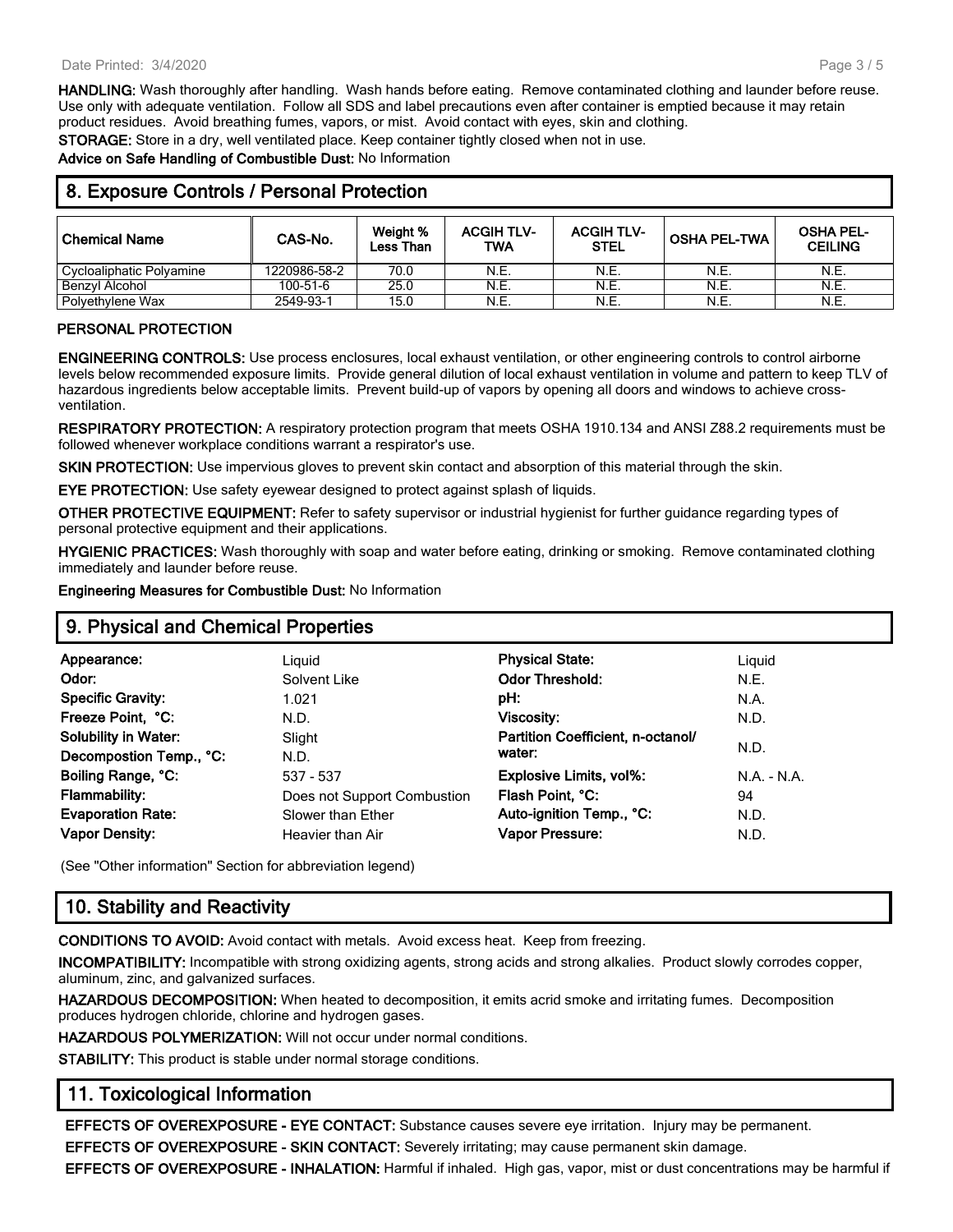inhaled. Avoid breathing fumes, spray, vapors, or mist. High vapor concentrations are irritating to the eyes, nose, throat and lungs. EFFECTS OF OVEREXPOSURE - INGESTION: Corrosive and may cause severe and permanent damage to mouth, throat and stomach. Substance may be harmful if swallowed.

EFFECTS OF OVEREXPOSURE - CHRONIC HAZARDS: Repeated exposure to low concentrations of HCl vapor or mist may cause bleeding of nose and gums.

PRIMARY ROUTE(S) OF ENTRY: Eye Contact, Ingestion, Inhalation, Skin Absorption, Skin Contact

### ACUTE TOXICITY VALUES

The acute effects of this product have not been tested. Data on individual components are tabulated below:

| CAS-No.                     | <b>Chemical Name</b>               | Oral LD50                       | Dermal LD50               | Vapor LC50          |
|-----------------------------|------------------------------------|---------------------------------|---------------------------|---------------------|
| 1220986-58-                 | Cycloaliphatic Polyamine           | N.E.                            | 6000                      | N.E.                |
| $100 - 51 - 6$<br>2549-93-1 | Benzyl Alcohol<br>Polyethylene Wax | 1230 mg/kg Rat<br>530 mg/kg Rat | 2000 mg/kg Rabbit<br>N.E. | 11 mg/L Rat<br>N.E. |

N.E. - Not Established

### 12. Ecological Information

ECOLOGICAL INFORMATION: Product is a mixture of listed components. No ecotoxicity data was found for this product.

### 13. Disposal Information

DISPOSAL INFORMATION: Dispose of material in accordance to local, state, and federal regulations and ordinances. RCRA Hazardous Waste: This material, when discarded or disposed of, could be a hazardous waste according to federal regulations (40 CFR 261) due to the characteristic of corrosivity (D002). Check state and local regulations for disposal requirements. Chemical additions, processing or otherwise altering this material may make the waste management information presented in this SDS incomplete, inaccurate, or otherwise inappropriate.

# 14. Transport Information Domestic (USDOT) International (IMDG) Air (IATA) TDG (Canada) UN Number: N.A. 3066 3066 N.A. **Proper Shipping Name:** Paint Products in Products in Products in Products in Products in Products in Products in P Paint Related Material Paint Related Material Paint Products in Limited Quantity **Hazard Class:** N.A. N.A. 8 8 8 N.A. Packing Group: N.A. II II N.A. **Limited Quantity:** The Yes No Yes No Yes No Yes No Yes No Yes No Yes No Yes No Yes No Yes No Yes No Yes No Yes

# 15. Regulatory Information

### U.S. Federal Regulations:

### CERCLA - SARA Hazard Category

This product has been reviewed according to the EPA 'Hazard Categories' promulgated under Sections 311 and 312 of the Superfund Amendment and Reauthorization Act of 1986 (SARA Title III) and is considered, under applicable definitions, to meet the following categories:

Acute Toxicity (any route of exposure), Skin Corrosion or Irritation

### Sara Section 313:

This product contains the following substances subject to the reporting requirements of Section 313 of Title III of the Superfund Amendment and Reauthorization Act of 1986 and 40 CFR part 372:

No Sara 313 components exist in this product.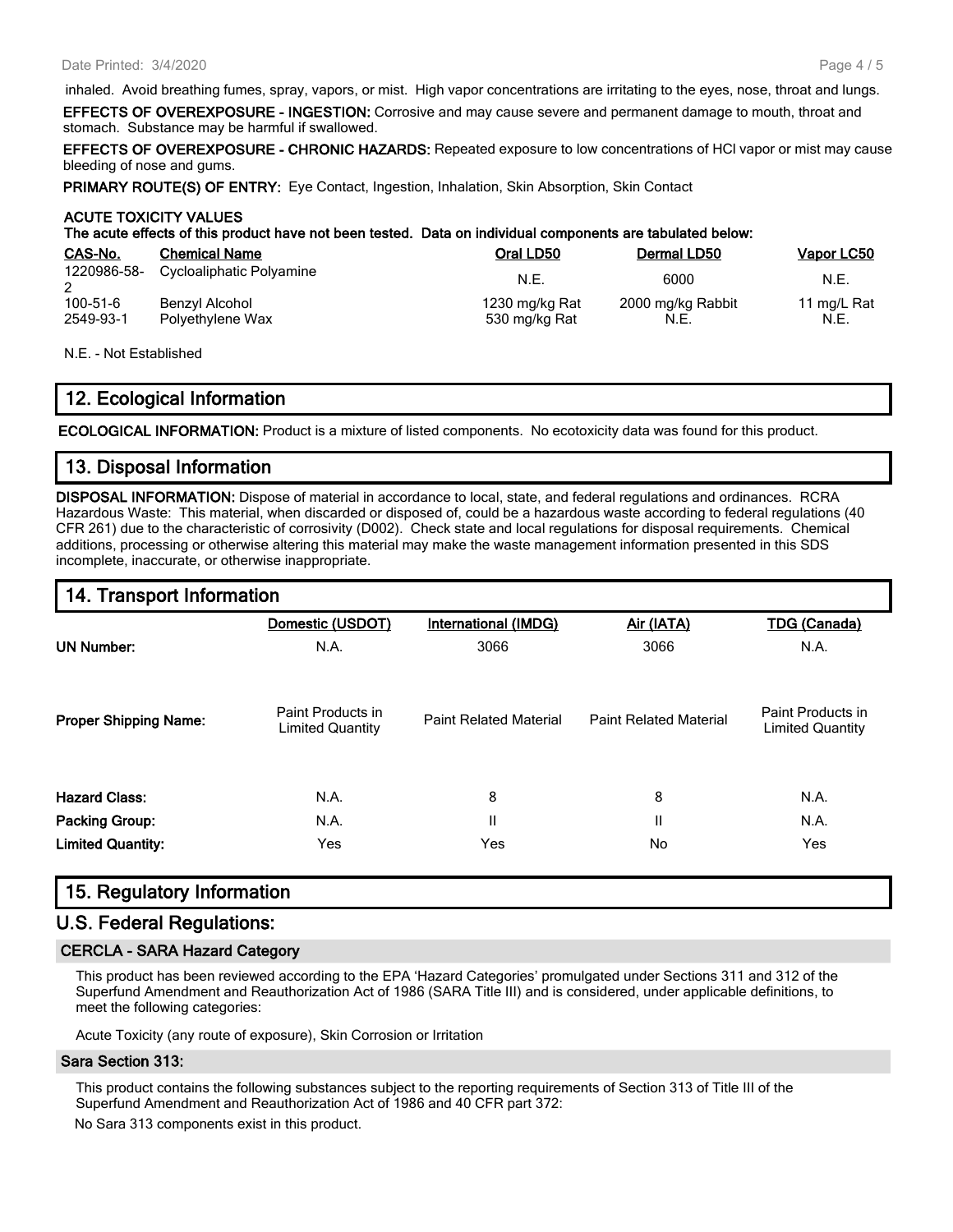#### Toxic Substances Control Act:

This product contains the following chemical substances subject to the reporting requirements of TSCA 12(b) if exported from the United States:

### Chemical Name CAS-No.

Cycloaliphatic Polyamine 1220986-58-2

### U.S. State Regulations:

### California Proposition 65:

WARNING: Reproductive Harm - www.P65Warnings.ca.gov.

# 16. Other Information

| <b>HMIS RATINGS</b><br>Health:<br>$2^*$          | <b>Flammability:</b> |          | <b>Physical Hazard:</b> | 0 | <b>Personal Protection:</b> | х |
|--------------------------------------------------|----------------------|----------|-------------------------|---|-----------------------------|---|
| <b>NFPA RATINGS</b><br>Health:<br>$\overline{2}$ | <b>Flammability:</b> |          | Instability             | 0 |                             |   |
| <b>Volatile Organic Compounds</b>                |                      | $0$ g/L  |                         |   |                             |   |
| <b>SDS REVISION DATE:</b>                        |                      | 3/4/2020 |                         |   |                             |   |
| <b>REASON FOR REVISION:</b>                      |                      |          |                         |   |                             |   |

Legend: N.A. - Not Applicable, N.D. - Not Determined, N.E. - Not Established

Rust-Oleum Corporation believes, to the best of its knowledge, information and belief, the information contained herein to be accurate and reliable as of the date of this safety data sheet. However, because the conditions of handling, use, and storage of these materials are beyond our control, we assume no responsibility or liability for personal injury or property damage incurred by the use of these materials. Rust-Oleum Corporation makes no warranty, expressed or implied, regarding the accuracy or reliability of the data or results obtained from their use. All materials may present unknown hazards and should be used with caution. The information and recommendations in this material safety data sheet are offered for the users' consideration and examination. It is the responsibility of the user to determine the final suitability of this information and to comply with all applicable international, federal, state, and local laws and regulations.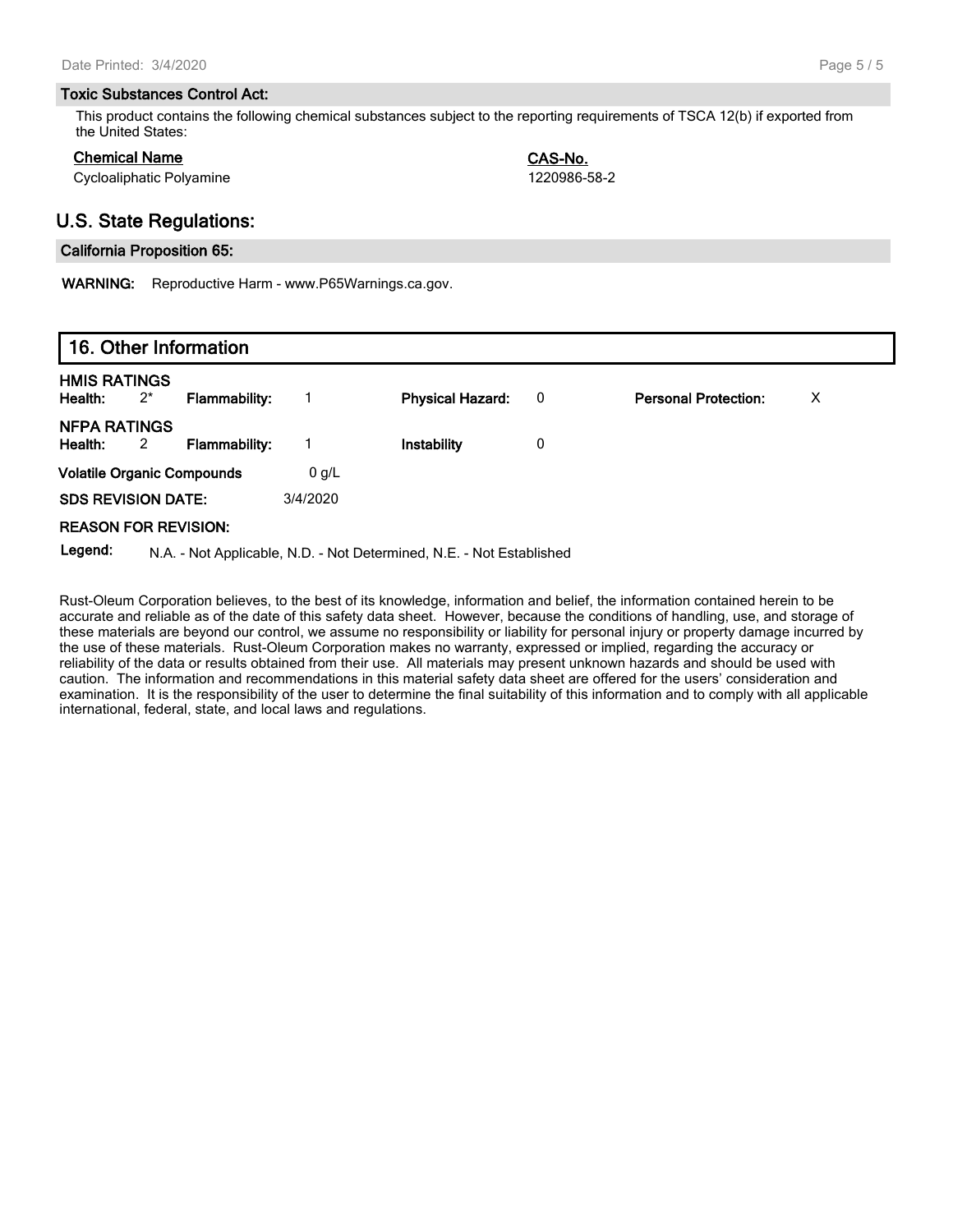# Safety Data Sheet

**RUST-OLEUN** CORPORATION \* Trusted Quality Since 1921 \* www.rustoleum.com

# 1. Identification

| <b>Product Name:</b>        | RKSOLID KIT GREY BASE                                                                        | <b>Revision Date:</b>   | 3/4/2020                                                                                     |
|-----------------------------|----------------------------------------------------------------------------------------------|-------------------------|----------------------------------------------------------------------------------------------|
| <b>Product Identifier:</b>  | 60003-B                                                                                      | <b>Supercedes Date:</b> | New SDS                                                                                      |
| Recommended Use:            | Epoxy Floor Coating                                                                          |                         |                                                                                              |
| Supplier:                   | <b>Rust-Oleum Corporation</b><br>11 Hawthorn Parkway<br>Vernon Hills, IL 60061<br><b>USA</b> | Manufacturer:           | <b>Rust-Oleum Corporation</b><br>11 Hawthorn Parkway<br>Vernon Hills, IL 60061<br><b>USA</b> |
| Preparer:                   | <b>Regulatory Department</b>                                                                 |                         |                                                                                              |
| <b>Emergency Telephone:</b> | 24 Hour Hotline: 847-367-7700                                                                |                         |                                                                                              |

# 2. Hazard Identification

### **Classification**

Symbol(s) of Product



Signal Word Danger

### Possible Hazards

27% of the mixture consists of ingredient(s) of unknown acute toxicity.

| GHS HAZARD STATEMENTS<br>Carcinogenicity, category 1B | H350                                            | May cause cancer.                                                          |  |  |
|-------------------------------------------------------|-------------------------------------------------|----------------------------------------------------------------------------|--|--|
| Eye Irritation, category 2A                           | H319                                            | Causes serious eye irritation.                                             |  |  |
| Germ Cell Mutagenicity, category 1B                   | H340                                            | May cause genetic defects.                                                 |  |  |
| STOT, single exposure, category 3, RTI                | H335                                            | May cause respiratory irritation.                                          |  |  |
| Skin Irritation, category 2                           | H315                                            | Causes skin irritation.                                                    |  |  |
| Skin Sensitizer, category 1                           | H317                                            | May cause an allergic skin reaction.                                       |  |  |
| GHS LABEL PRECAUTIONARY STATEMENTS                    |                                                 |                                                                            |  |  |
| P201                                                  |                                                 | Obtain special instructions before use.                                    |  |  |
| P261                                                  |                                                 | Avoid breathing dust/fume/gas/mist/vapors/spray.                           |  |  |
| P264                                                  |                                                 | Wash hands thoroughly after handling.                                      |  |  |
| P271                                                  |                                                 | Use only outdoors or in a well-ventilated area.                            |  |  |
| P272                                                  |                                                 | Contaminated work clothing should not be allowed out of the workplace.     |  |  |
| P280                                                  |                                                 | Wear protective gloves/protective clothing/eye protection/face protection. |  |  |
| P302+P352                                             | IF ON SKIN: Wash with plenty of soap and water. |                                                                            |  |  |
| P304+P340                                             |                                                 | IF INHALED: Remove person to fresh air and keep comfortable for breathing. |  |  |
|                                                       |                                                 |                                                                            |  |  |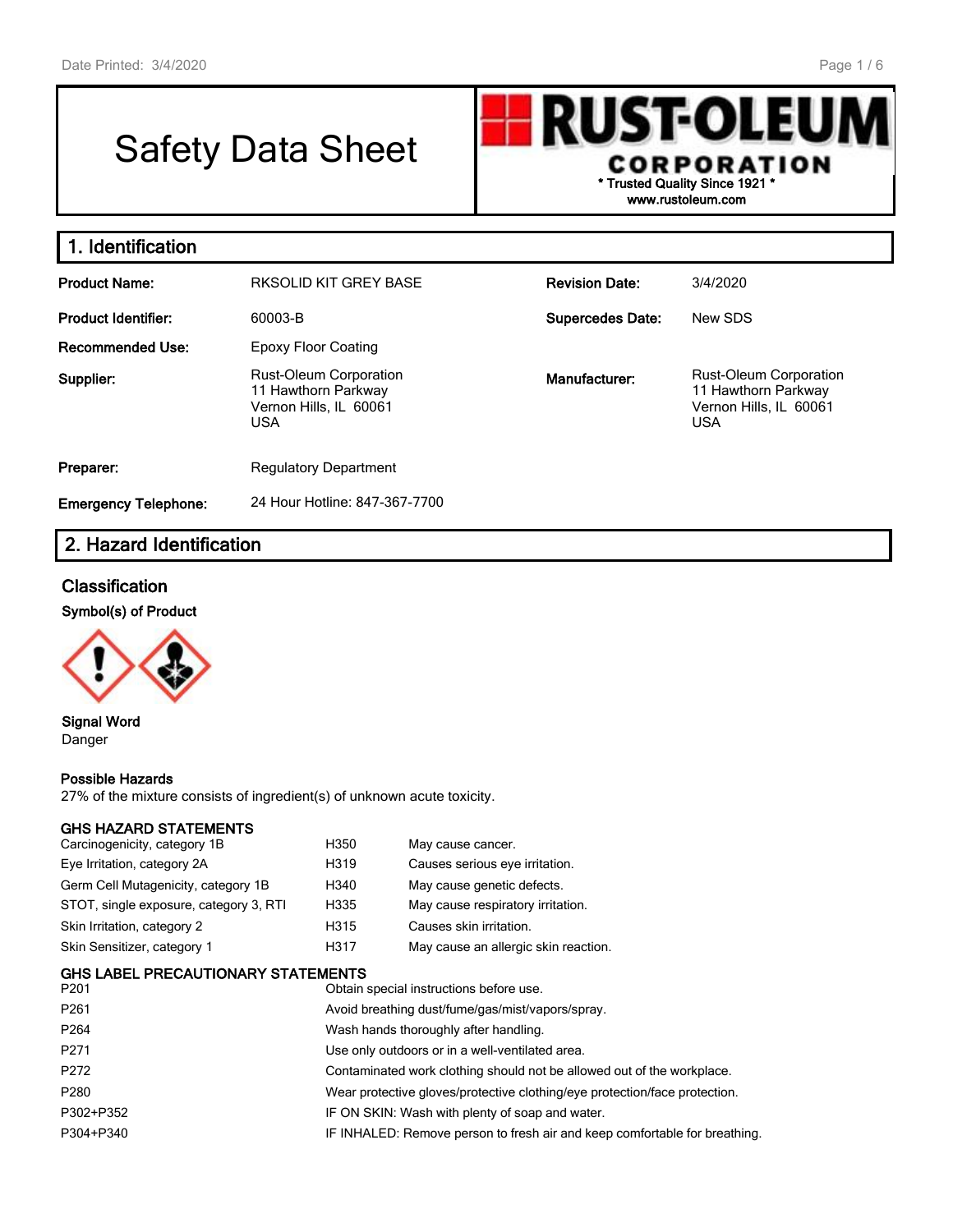| P305+P351+P338 | IF IN EYES: Rinse cautiously with water for several minutes. Remove contact lenses, if present<br>and easy to do. Continue rinsing. |
|----------------|-------------------------------------------------------------------------------------------------------------------------------------|
| P308+P313      | IF exposed or concerned: Get medical advice/attention.                                                                              |
| P312           | Call a POISON CENTER or doctor/physician if you feel unwell.                                                                        |
| P321           | For specific treatment see label.                                                                                                   |
| P332+P313      | If skin irritation occurs: Get medical advice/attention.                                                                            |
| P333+P313      | If skin irritation or rash occurs: Get medical advice/attention.                                                                    |
| P337+P313      | If eye irritation persists: Get medical advice/attention.                                                                           |
| P362+P364      | Take off contaminated clothing and wash it before reuse.                                                                            |
| P403+P233      | Store in a well-ventilated place. Keep container tightly closed.                                                                    |
| P405           | Store locked up.                                                                                                                    |
| P501           | Dispose of contents/container in accordance with local, regional and national regulations.                                          |

### GHS SDS PRECAUTIONARY STATEMENTS

P363 Wash contaminated clothing before reuse.

# 3. Composition / Information On Ingredients

| <b>HAZARDOUS SUBSTANCES</b>                                     |            |                             |                    |                       |
|-----------------------------------------------------------------|------------|-----------------------------|--------------------|-----------------------|
| <b>Chemical Name</b>                                            | CAS-No.    | <u>Wt.%</u><br><b>Range</b> | <b>GHS Symbols</b> | <b>GHS Statements</b> |
| Bisphenol A Epoxy Resin                                         | 25085-99-8 | 50-75                       | GHS07              | H315-317-319-335      |
| Titanium Dioxide                                                | 13463-67-7 | $10 - 25$                   | Not Available      | Not Available         |
| 1-Chloro-4-(Trifluoromethyl)Benzene                             | 98-56-6    | $10 - 25$                   | GHS07              | H315-319-332-335      |
| Epichlorohydrin-Bisphenol A Resin                               | 25068-38-6 | $2.5 - 10$                  | GHS07              | H315-317-319-335      |
| Neopentyl Glycol Diglycidyl Ether                               | 17557-23-2 | $2.5 - 10$                  | GHS07              | H315-317              |
| Naphtha (Petroleum), Heavy Alkylate                             | 64741-65-7 | $0.1 - 1.0$                 | GHS06-GHS08        | H304-331-340-350      |
| Formaldehyde, polymer with (chloromethyl) oxirane<br>and phenol | 9003-36-5  | $0.1 - 1.0$                 | GHS07              | H315-317              |
| 2.6-Dimethyl-4-Heptanone                                        | 108-83-8   | $0.1 - 1.0$                 | GHS02-GHS06        | H226-331-335          |

### 4. First-Aid Measures

FIRST AID - EYE CONTACT: Immediately flush eyes with plenty of water for at least 15 minutes holding eyelids open. Get medical attention. Do NOT allow rubbing of eyes or keeping eyes closed. Remove contact lenses, if present and easy to do. Continue rinsing.

FIRST AID - SKIN CONTACT: Wash skin with soap and water. Remove contaminated clothing. Get medical attention if irritation develops or persists.

FIRST AID - INHALATION: Remove to fresh air. If not breathing, give artificial respiration. If breathing is difficult, give oxygen. Get immediate medical attention. Do NOT use mouth-to-mouth resuscitation. If you experience difficulty in breathing, leave the area to obtain fresh air. If continued difficulty is experienced, get medical assistance immediately.

FIRST AID - INGESTION: If swallowed, rinse mouth with water. If feeling unwell, get medical attention. Swallowing less than an ounce will not cause significant harm. For larger amounts, do not induce vomiting, but give one or two glasses of water to drink and get medical attention. If swallowed, do not induce vomiting. If victim is conscious and alert, give 2 to 4 cupfuls of water or milk. Call a physician or poison control center immediately. Never give anything by mouth to an unconscious person. Treat symptomatically and supportively.

# 5. Fire-Fighting Measures

EXTINGUISHING MEDIA: Alcohol Film Forming Foam, Carbon Dioxide, Dry Chemical, Dry Sand, Water Fog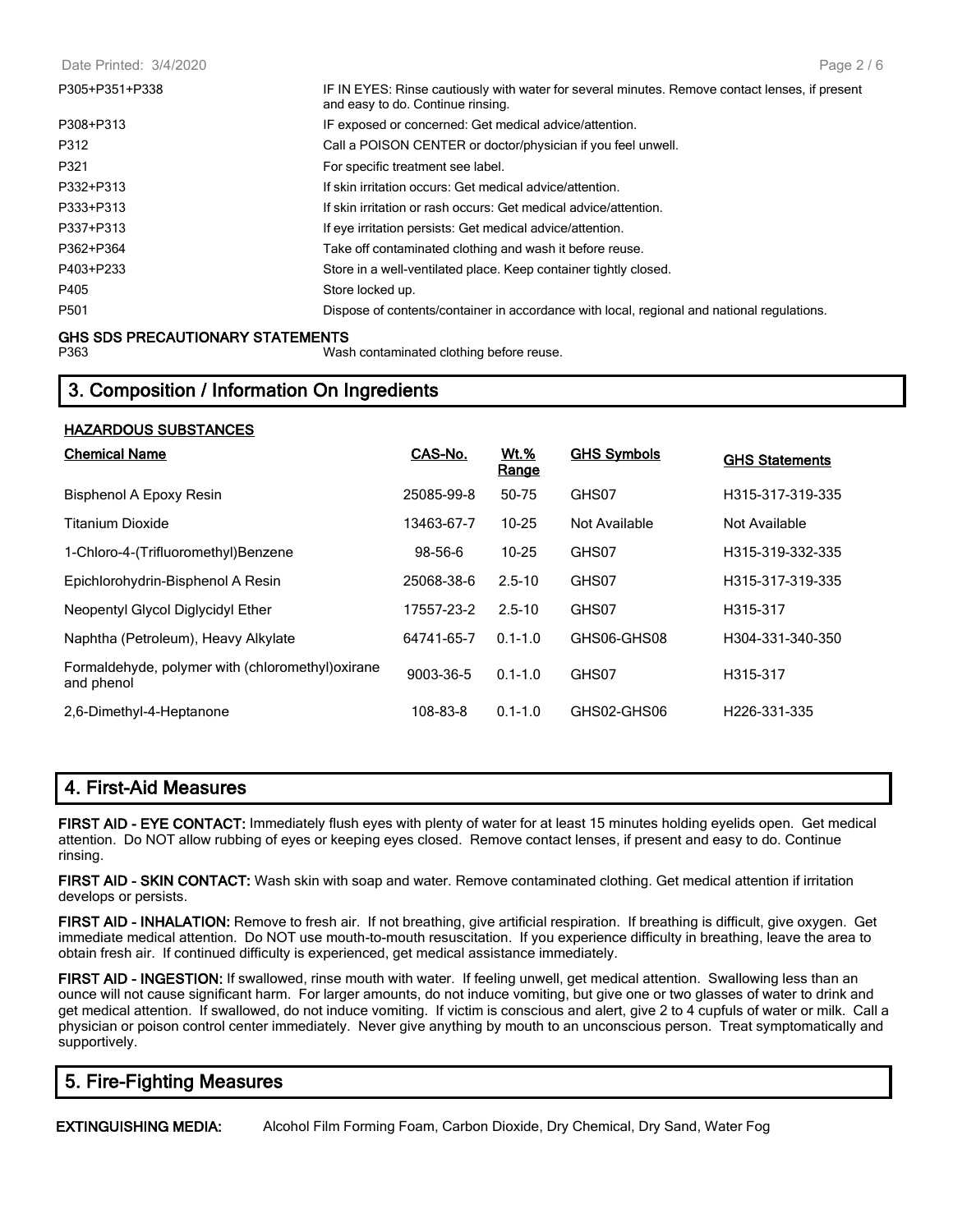UNUSUAL FIRE AND EXPLOSION HAZARDS: Keep containers tightly closed. FLASH POINT IS TESTED TO BE GREATER THAN 200 DEGREES F. No unusual fire or explosion hazards noted.

SPECIAL FIREFIGHTING PROCEDURES: Water may be used to cool closed containers to prevent buildup of steam. If water is used, fog nozzles are preferred.

Special Fire and Explosion Hazard (Combustible Dust): No Information

### 6. Accidental Release Measures

STEPS TO BE TAKEN IF MATERIAL IS RELEASED OR SPILLED: If spilled, contain spilled material and remove with inert absorbent. Dispose of contaminated absorbent, container, and unused contents in accordance with local, state, and federal regulations. Do not incinerate closed containers

# 7. Handling and Storage

HANDLING: Wash thoroughly after handling. Wash hands before eating. Remove contaminated clothing and launder before reuse. Use only with adequate ventilation. Follow all SDS and label precautions even after container is emptied because it may retain product residues. Avoid breathing fumes, vapors, or mist. Avoid contact with eyes, skin and clothing.

STORAGE: Store in a dry, well ventilated place. Keep container tightly closed when not in use.

Advice on Safe Handling of Combustible Dust: No Information

### 8. Exposure Controls / Personal Protection

|                              |            | Weight %  | <b>ACGIH TLV-</b>  | <b>ACGIH TLV-</b> |                     | <b>OSHA PEL-</b> |
|------------------------------|------------|-----------|--------------------|-------------------|---------------------|------------------|
| <b>Chemical Name</b>         | CAS-No.    | Less Than | <b>TWA</b>         | <b>STEL</b>       | <b>OSHA PEL-TWA</b> | <b>CEILING</b>   |
| Bisphenol A Epoxy Resin      | 25085-99-8 | 60.0      | N.E.               | N.E.              | N.E.                | N.E.             |
| <b>Titanium Dioxide</b>      | 13463-67-7 | 15.0      | $10 \text{ mg/m}$  | N.E.              | $15 \text{ mg/m}$   | N.E.             |
| 1-Chloro-4-(Trifluoromethyl) | 98-56-6    | 15.0      | $2.5 \text{ mg/m}$ | N.E.              | $2.5 \text{ mg/m}$  | N.E.             |
| Benzene                      |            |           |                    |                   |                     |                  |
| Epichlorohydrin-Bisphenol A  | 25068-38-6 | 10.0      | N.E.               | N.E.              | N.E.                | N.E.             |
| Resin                        |            |           |                    |                   |                     |                  |
| Neopentyl Glycol Diglycidyl  | 17557-23-2 | 10.0      | N.E.               | N.E.              | N.E.                | N.E.             |
| Ether                        |            |           |                    |                   |                     |                  |
| Naphtha (Petroleum), Heavy   | 64741-65-7 | 1.0       | N.E.               | N.E.              | N.E.                | N.E.             |
| Alkylate                     |            |           |                    |                   |                     |                  |
| Formaldehyde, polymer with   |            |           |                    |                   |                     |                  |
| (chloromethyl) oxirane and   | 9003-36-5  | 1.0       | N.E.               | N.E.              | N.E.                | N.E.             |
| phenol                       |            |           |                    |                   |                     |                  |
| 2.6-Dimethyl-4-Heptanone     | 108-83-8   | 1.0       | 25 ppm             | N.E.              | 50 ppm              | N.E.             |

### PERSONAL PROTECTION

ENGINEERING CONTROLS: Use process enclosures, local exhaust ventilation, or other engineering controls to control airborne levels below recommended exposure limits. Prevent build-up of vapors by opening all doors and windows to achieve crossventilation.

RESPIRATORY PROTECTION: A respiratory protection program that meets OSHA 1910.134 and ANSI Z88.2 requirements must be followed whenever workplace conditions warrant a respirator's use.

SKIN PROTECTION: Use gloves to prevent prolonged skin contact. Nitrile or Neoprene gloves may afford adequate skin protection.

EYE PROTECTION: Use safety eyewear designed to protect against splash of liquids.

OTHER PROTECTIVE EQUIPMENT: Refer to safety supervisor or industrial hygienist for further guidance regarding types of personal protective equipment and their applications.

HYGIENIC PRACTICES: Wash thoroughly with soap and water before eating, drinking or smoking. Remove contaminated clothing immediately and launder before reuse.

Engineering Measures for Combustible Dust: No Information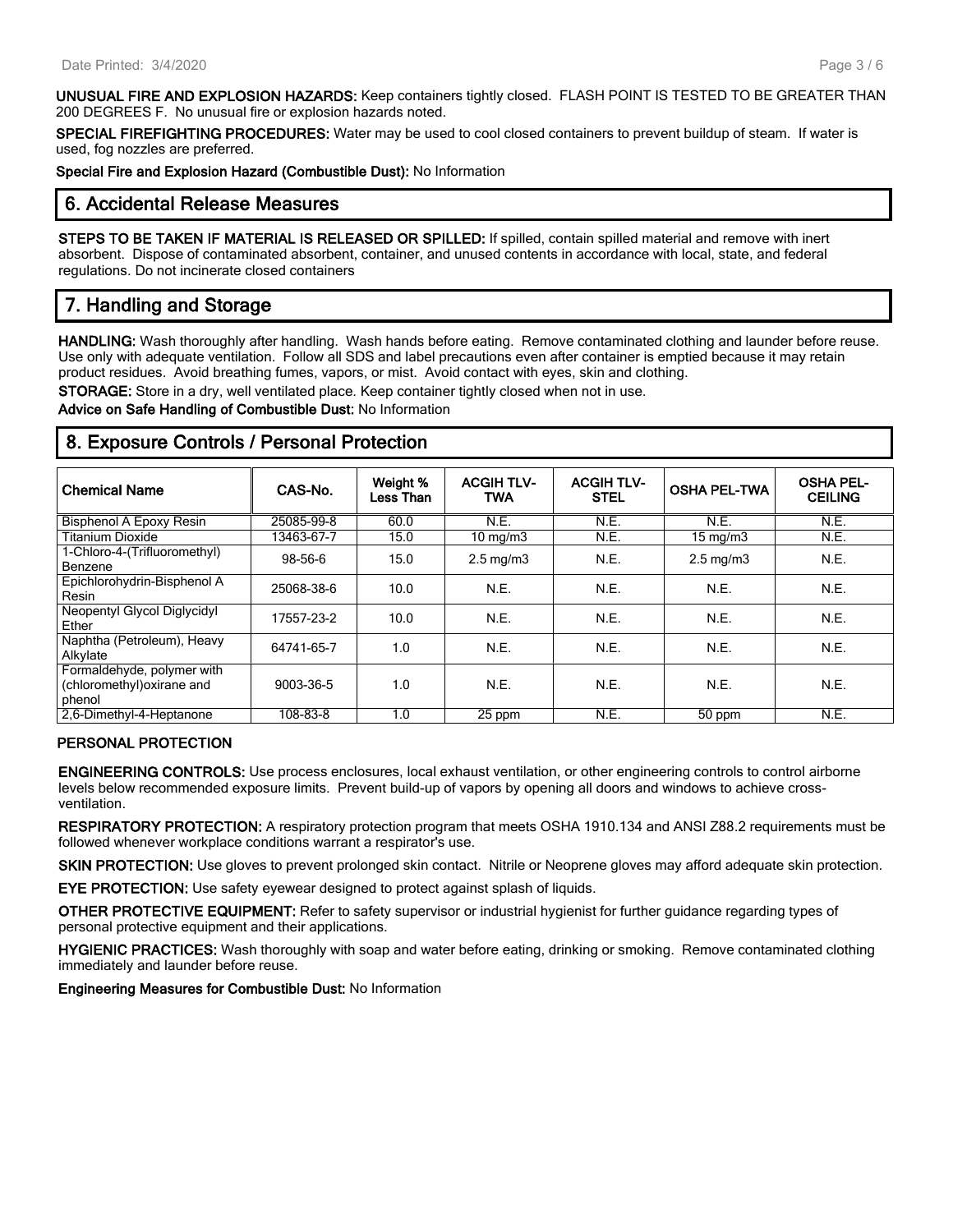# 9. Physical and Chemical Properties

| Appearance:                 | Liguid                      | <b>Physical State:</b>            | Liguid       |
|-----------------------------|-----------------------------|-----------------------------------|--------------|
| Odor:                       | Solvent Like                | <b>Odor Threshold:</b>            | N.E.         |
| <b>Specific Gravity:</b>    | 1.265                       | pH:                               | N.A.         |
| Freeze Point, °C:           | N.D.                        | Viscosity:                        | N.D.         |
| <b>Solubility in Water:</b> | Slight                      | Partition Coefficient, n-octanol/ |              |
| Decompostion Temp., °C:     | N.D.                        | water:                            | N.D.         |
| Boiling Range, °C:          | 136 - 537                   | Explosive Limits, vol%:           | $0.9 - 10.5$ |
| Flammability:               | Does not Support Combustion | Flash Point, °C:                  | 94           |
| <b>Evaporation Rate:</b>    | Slower than Ether           | Auto-ignition Temp., °C:          | N.D.         |
| <b>Vapor Density:</b>       | Heavier than Air            | <b>Vapor Pressure:</b>            | N.D.         |

(See "Other information" Section for abbreviation legend)

# 10. Stability and Reactivity

CONDITIONS TO AVOID: Avoid excess heat. Keep from freezing.

INCOMPATIBILITY: Incompatible with strong oxidizing agents, strong acids and strong alkalies.

HAZARDOUS DECOMPOSITION: When heated to decomposition, it emits acrid smoke and irritating fumes.

HAZARDOUS POLYMERIZATION: Will not occur under normal conditions.

STABILITY: This product is stable under normal storage conditions.

# 11. Toxicological Information

EFFECTS OF OVEREXPOSURE - EYE CONTACT: Irritating, and may injure eye tissue if not removed promptly.

EFFECTS OF OVEREXPOSURE - SKIN CONTACT: Low hazard for usual industrial handling or commercial handling by trained personnel.

EFFECTS OF OVEREXPOSURE - INHALATION: High gas, vapor, mist or dust concentrations may be harmful if inhaled. Avoid breathing fumes, spray, vapors, or mist.

EFFECTS OF OVEREXPOSURE - INGESTION: Substance may be harmful if swallowed.

EFFECTS OF OVEREXPOSURE - CHRONIC HAZARDS: Contains Titanium Dioxide. Titanium Dioxide is listed as a Group 2B-"Possibly carcinogenic to humans" by IARC. No significant exposure to Titanium Dioxide is thought to occur during the use of products in which Titanium Dioxide is bound to other materials, such as in paints during brush application or drying. Risk of overexposure depends on duration and level of exposure to dust from repeated sanding of surfaces or spray mist and the actual concentration of Titanium Dioxide in the formula. (Ref: IARC Monograph, Vol. 93, 2010)

PRIMARY ROUTE(S) OF ENTRY: Eye Contact, Ingestion, Inhalation, Skin Absorption, Skin Contact

### ACUTE TOXICITY VALUES

The acute effects of this product have not been tested. Data on individual components are tabulated below:

| CAS-No.    | <b>Chemical Name</b>                                            | Oral LD50        | Dermal LD50        | Vapor LC50     |
|------------|-----------------------------------------------------------------|------------------|--------------------|----------------|
| 25085-99-8 | Bisphenol A Epoxy Resin                                         | >5000            | >20000             | >20            |
| 13463-67-7 | <b>Titanium Dioxide</b>                                         | >10000 mg/kg Rat | 2500 mg/kg         | N.E.           |
| 98-56-6    | 1-Chloro-4-(Trifluoromethyl)Benzene                             | 13000 mg/kg Rat  | >2690 mg/kg Rabbit | N.E.           |
| 25068-38-6 | Epichlorohydrin-Bisphenol A Resin                               | 11400 mg/kg Rat  | >5000              | $25$ g/L       |
| 17557-23-2 | Neopentyl Glycol Diglycidyl Ether                               | 4500 mg/kg Rat   | N.E.               | N.F.           |
| 64741-65-7 | Naphtha (Petroleum), Heavy Alkylate                             | >7000 mg/kg Rat  | >2000 mg/kg Rabbit | >5.04 mg/L Rat |
| 9003-36-5  | Formaldehyde, polymer with (chloromethyl)<br>oxirane and phenol | >2000 mg/kg Rat  | N.E.               | N.E.           |
| 108-83-8   | 2,6-Dimethyl-4-Heptanone                                        | 5750 mg/kg Rat   | N.E.               | N.E.           |

N.E. - Not Established

# 12. Ecological Information

ECOLOGICAL INFORMATION: Product is a mixture of listed components. No ecotoxicity data was found for this product.

### 13. Disposal Information

DISPOSAL INFORMATION: Dispose of material in accordance to local, state, and federal regulations and ordinances.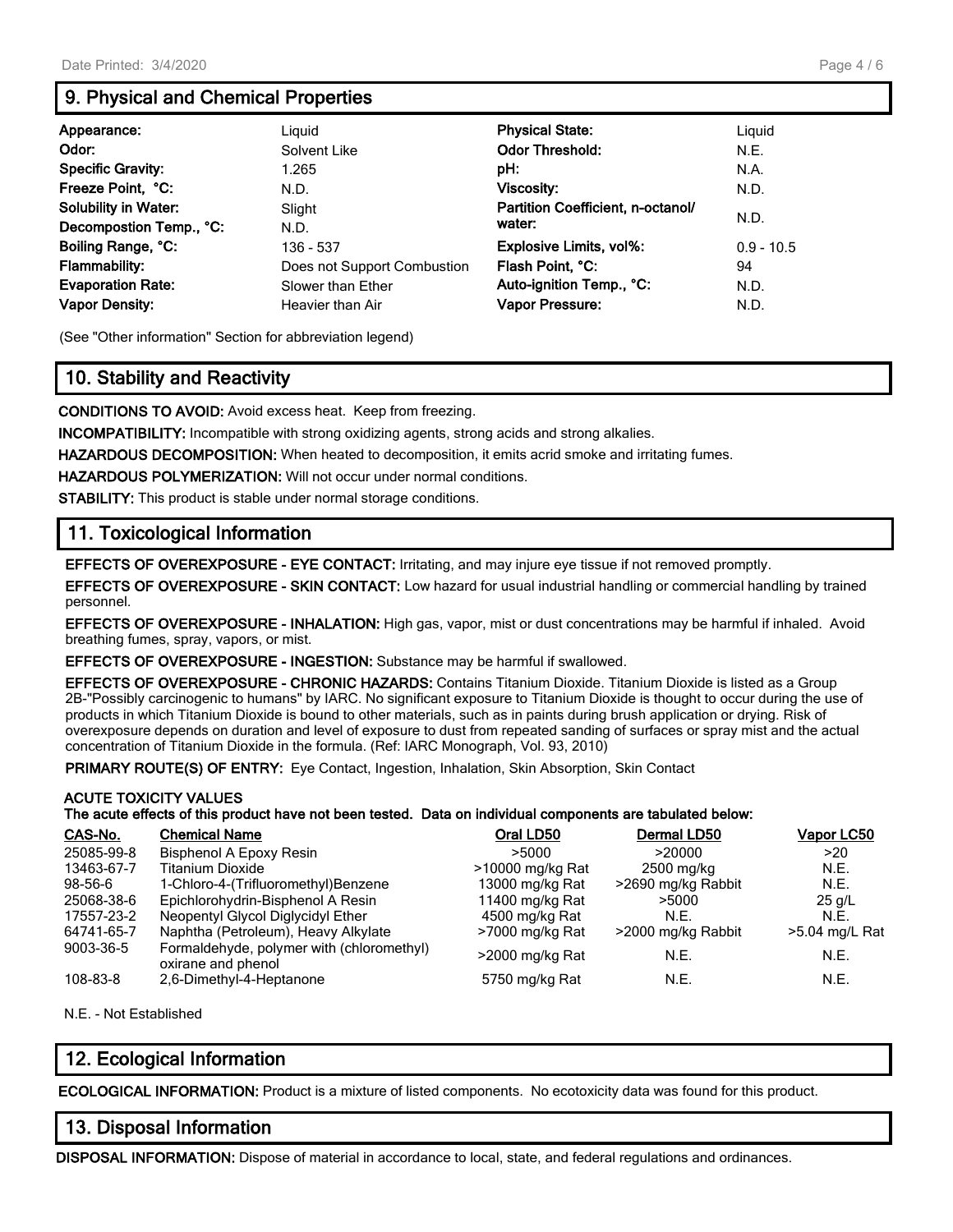|                              | Domestic (USDOT) | <b>International (IMDG)</b> | Air (IATA)    | <b>TDG (Canada)</b> |
|------------------------------|------------------|-----------------------------|---------------|---------------------|
| <b>UN Number:</b>            | N.A.             | N.A.                        | N.A.          | N.A.                |
| <b>Proper Shipping Name:</b> | Not Regulated    | Not Regulated               | Not Regulated | Not Regulated       |
| <b>Hazard Class:</b>         | N.A.             | N.A.                        | N.A.          | N.A.                |
| Packing Group:               | N.A.             | N.A.                        | N.A.          | N.A.                |
| <b>Limited Quantity:</b>     | No               | No                          | No            | No                  |

### 15. Regulatory Information

### U.S. Federal Regulations:

### CERCLA - SARA Hazard Category

This product has been reviewed according to the EPA 'Hazard Categories' promulgated under Sections 311 and 312 of the Superfund Amendment and Reauthorization Act of 1986 (SARA Title III) and is considered, under applicable definitions, to meet the following categories:

Carcinogenicity, Skin Corrosion or Irritation, Respiratory or Skin Sensitization, Serious eye damage or eye irritation, Specific target organ toxicity (single or repeated exposure), Germ cell mutagenicity

### Sara Section 313:

This product contains the following substances subject to the reporting requirements of Section 313 of Title III of the Superfund Amendment and Reauthorization Act of 1986 and 40 CFR part 372:

No Sara 313 components exist in this product.

### Toxic Substances Control Act:

This product contains the following chemical substances subject to the reporting requirements of TSCA 12(b) if exported from the United States:

### Chemical Name CAS-No.

| 1-Chloro-4-(Trifluoromethyl)Benzene | 98-56-6 |
|-------------------------------------|---------|
|-------------------------------------|---------|

### U.S. State Regulations:

### California Proposition 65:

WARNING: Cancer - www.P65Warnings.ca.gov.

### 16. Other Information

| <b>HMIS RATINGS</b><br>Health:    | $2^*$ | Flammability: |          | <b>Physical Hazard:</b> | $\overline{\phantom{0}}$ | <b>Personal Protection:</b> | Х |
|-----------------------------------|-------|---------------|----------|-------------------------|--------------------------|-----------------------------|---|
| <b>NFPA RATINGS</b><br>Health: 2  |       | Flammability: |          | Instability             | 0                        |                             |   |
| <b>Volatile Organic Compounds</b> |       |               | $0$ g/L  |                         |                          |                             |   |
| <b>SDS REVISION DATE:</b>         |       |               | 3/4/2020 |                         |                          |                             |   |
| <b>REASON FOR REVISION:</b>       |       |               |          |                         |                          |                             |   |
|                                   |       |               |          |                         |                          |                             |   |

Legend: N.A. - Not Applicable, N.D. - Not Determined, N.E. - Not Established